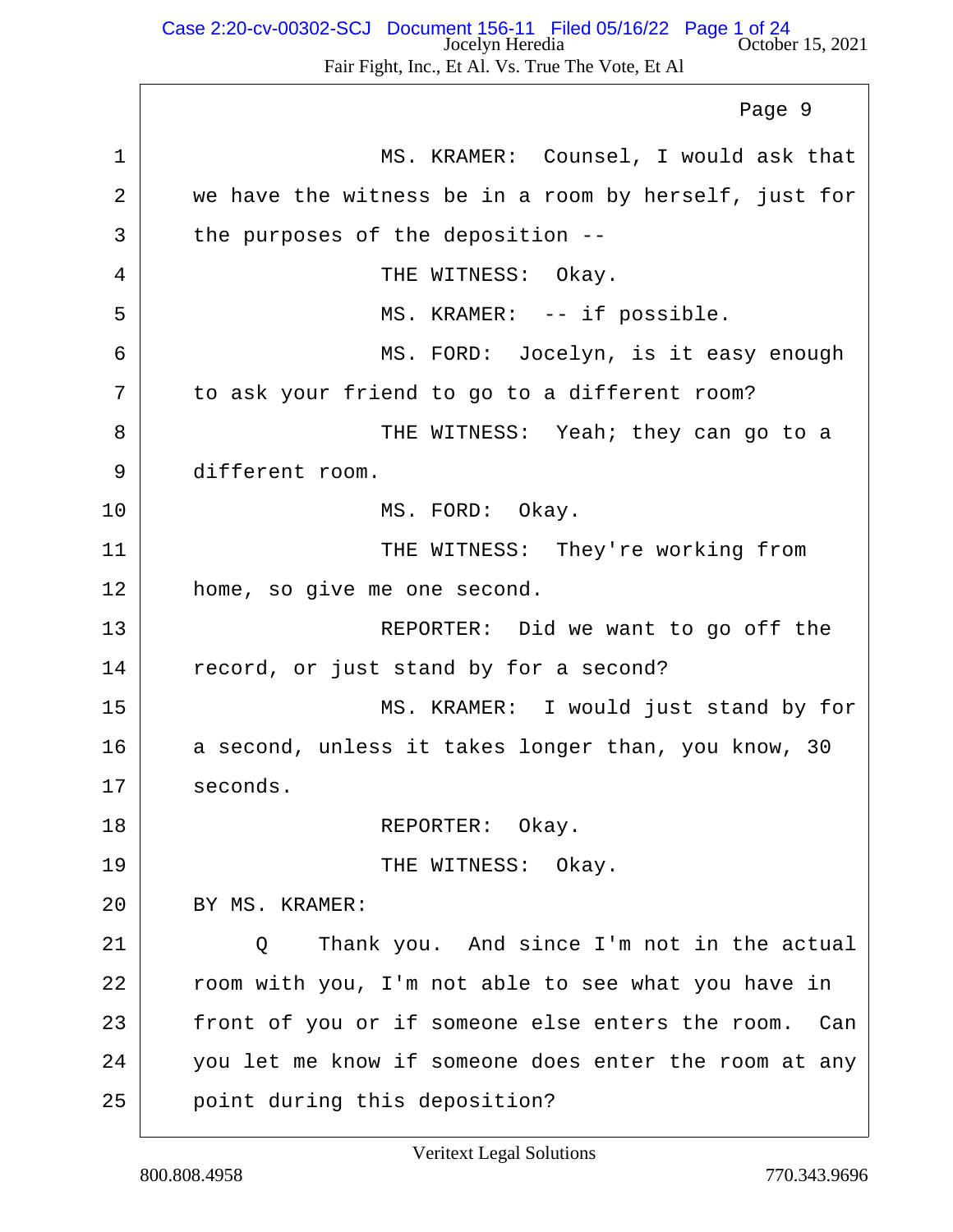#### Jocelyn Heredia October 15, 2021 Fair Fight, Inc., Et Al. Vs. True The Vote, Et Al Case 2:20-cv-00302-SCJ Document 156-11 Filed 05/16/22 Page 2 of 24

1 A Yes. I can. 2 Q Thank you. And then, Ms. Heredia, do you 3 understand that you cannot ask your attorney's help to 4 respond to a particular question that's asked? 5 | A I understand. 6 Q Okay. And your attorney may object to a 7 question that I ask, but you should still respond 8 unless your attorney instructs you not to respond. 9 Does that make sense? 10 A That makes sense. 11 | Q Okay. And finally, if at any time you need 12 a break, just let me know, and we can go off the 13 record for five or ten minutes if that's needed. 14 Hopefully it won't take too long, so that won't be 15 necessary, but if you need a break, just let me know. 16 A Sounds good. 17 Q Okay. 18 MS. KRAMER: And at this time, can we 19 please put up what is marked as Exhibit A? 20 TECH CONCIERGE: Please stand by. This 21 is Exhibit A. 22 (Exhibit A was marked for 23 identification.) 24 BY MS. KRAMER: 25 Q Ms. Heredia, can you see this document? Page 10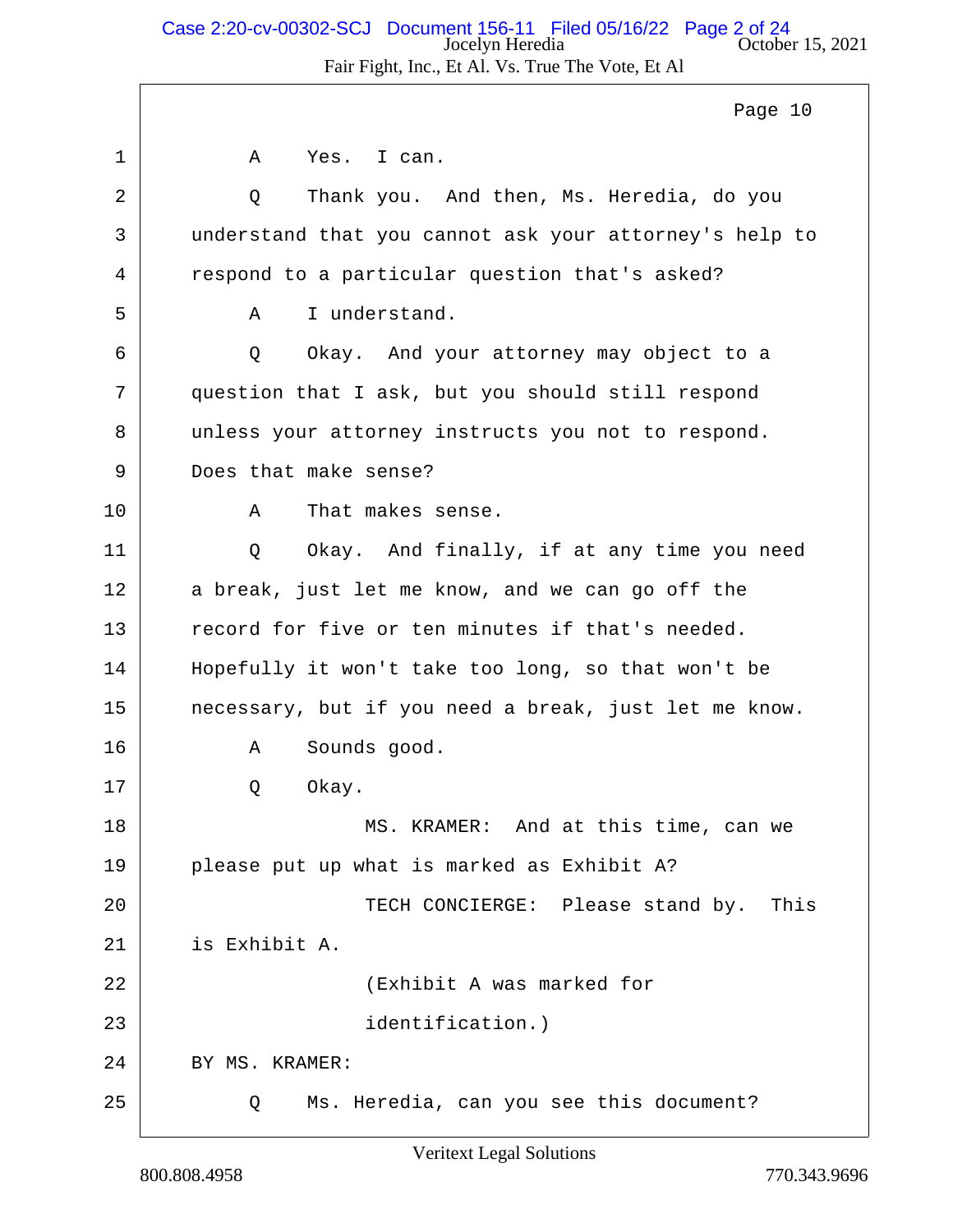## Jocelyn Heredia October 15, 2021 Case 2:20-cv-00302-SCJ Document 156-11 Filed 05/16/22 Page 3 of 24

Fair Fight, Inc., Et Al. Vs. True The Vote, Et Al

1 A Yes. 2 Q Do you recognize this document? 3 A Yes, I do. 4 Q Okay. I just want to confirm that you 5 understand that you're appearing today pursuant to 6 this Notice. 7 | A I understand. 8 | Q Great. Okay. So I just have some 9 background questions I want to start with. 10 MS. KRAMER: Bailey, you can take the 11 exhibit off. Thank you. 12 Q Ms. Heredia, where is your current address 13 in Georgia? 14 A It is in Banks County. It is -- the actual 15 address is 304 Borders Road, Commerce, Georgia 30530. 16 Q And how long have you resided there for? 17 | A That's a tough question. Approximately four 18 years. 19 O And are you registered to vote from this 20 address?  $21$   $\lambda$  Yes. 22 Q How long have you voted from that address? 23 A So I can't recall, but I did vote from that 24 address for the presidential election and the -- the 25 | special election. Page 11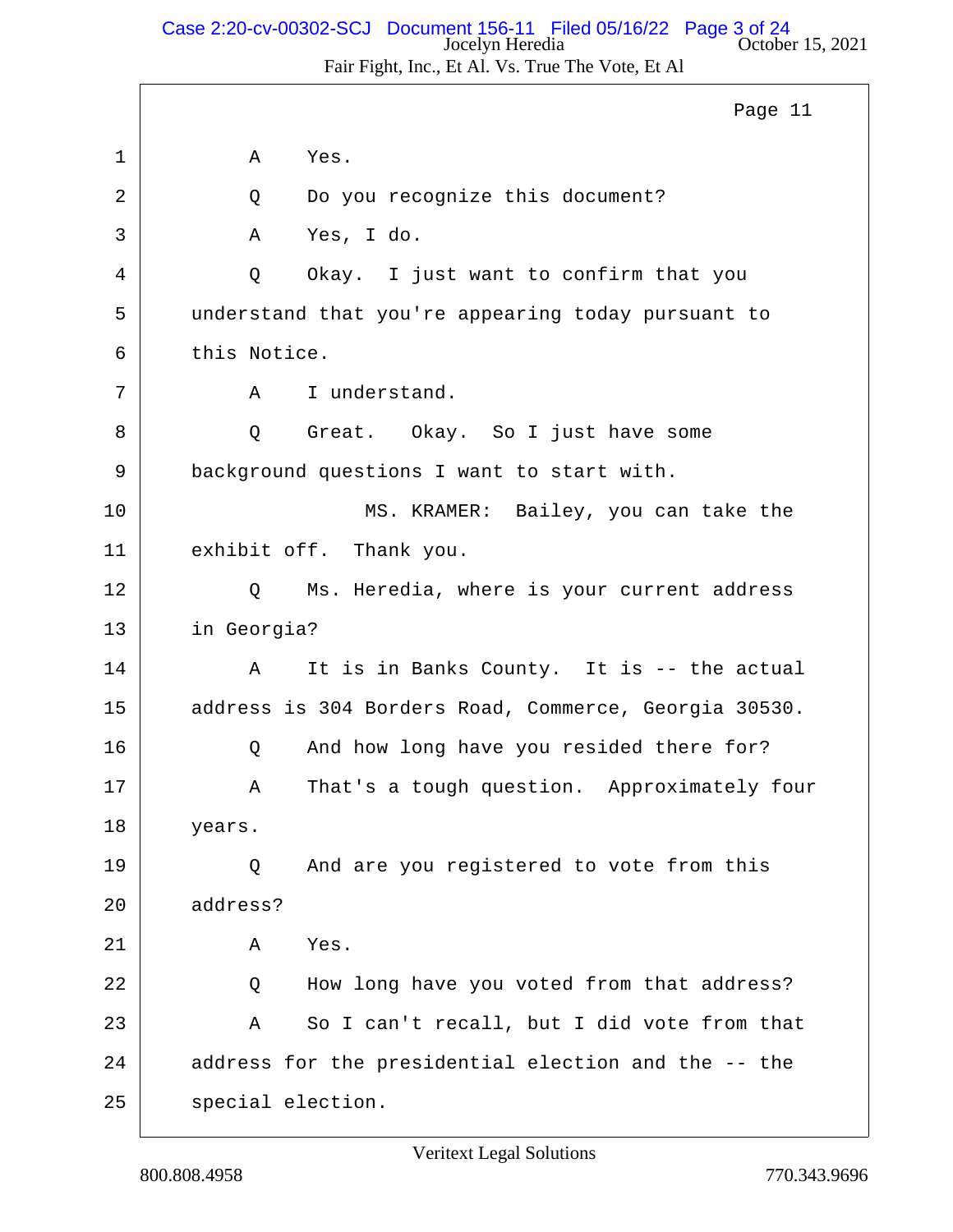#### Jocelyn Heredia October 15, 2021 Case 2:20-cv-00302-SCJ Document 156-11 Filed 05/16/22 Page 4 of 24

Fair Fight, Inc., Et Al. Vs. True The Vote, Et Al

1 1 O Okay. So the November election -- the 2020 2 election -- and the January runoff? 3 A That's correct. 4 Q Okay. Great. And what is your current 5 occupation? 6 A I am a remote worker, and I'm a researcher. 7 | Q For what company? 8 A For AT&T. 9 Q What kind of research do you do for AT&T? 10 | A User experience research. 11 Q And that's the only company that you 12 currently work for? 13 A That's correct. 14 O Okay. And how long have you worked there 15 since? 16 A Approximately -- less than two years. 17 | Q Okay. Great. When did you live in Atlanta, 18 Georgia? 19 A I lived in Atlanta in January and February 20 of 2020. 21 Q And why did you live in Atlanta during those 22 two months? 23 A Sure. For this job, the AT&T job, I -- so  $24$  | I -- I got the job, and it was a temporary position at  $25$  the time, so I moved to Atlanta for the job. Page 12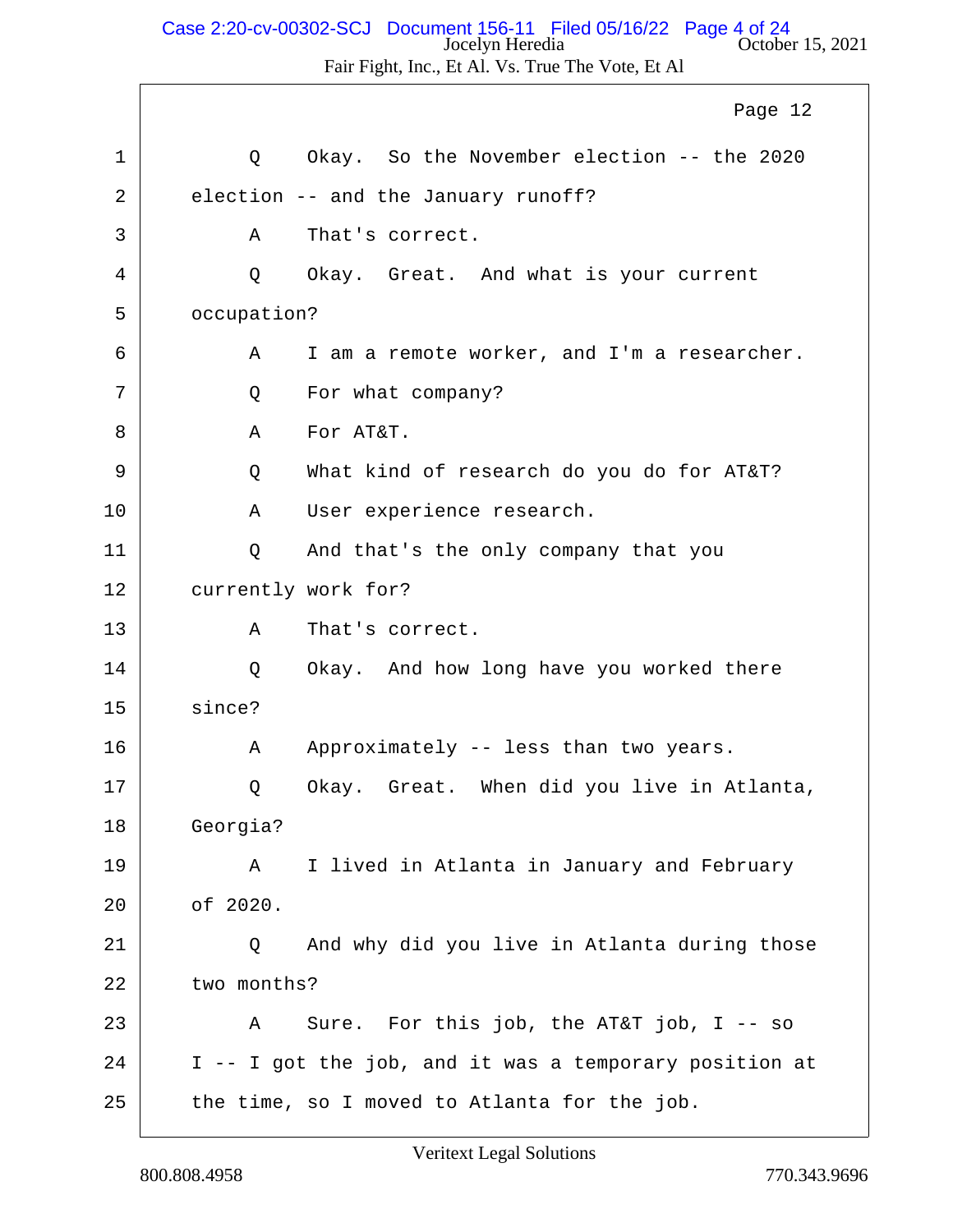Fair Fight, Inc., Et Al. Vs. True The Vote, Et Al

1 1 O Okay. And when you moved there for your 2 job, did you change your mailing address to reflect 3 where you lived in Atlanta for that job? 4 A I did. 5 Q And it was just a temporary job? 6 A Yes. At the time it was. 7 | Q So you changed your address with the Postal 8 Service. And did you change it back once you moved 9 from Atlanta? 10 A I did not. Because I still had access to 11 the apartment, so, you know, if I needed the mail, I 12 could get it. And to be honest, I don't even get that 13 much mail. 14 O Did you have intentions of moving back to 15 that address, if you kept your mailing address in 16 Atlanta? 17 A That's hard to say. So in March, the 18 COVID-19 pandemic hit, and we were told that we would  $19$  be remote. And we were told that we -- that they 20 weren't even sure when we would go back to the office. 21 So, you know, I would be remote until my job told me  $22$  that I had to be in person. 23 Q Have you been in person with that job yet? 24 A In February, yes. 25 Q Of this year? Page 13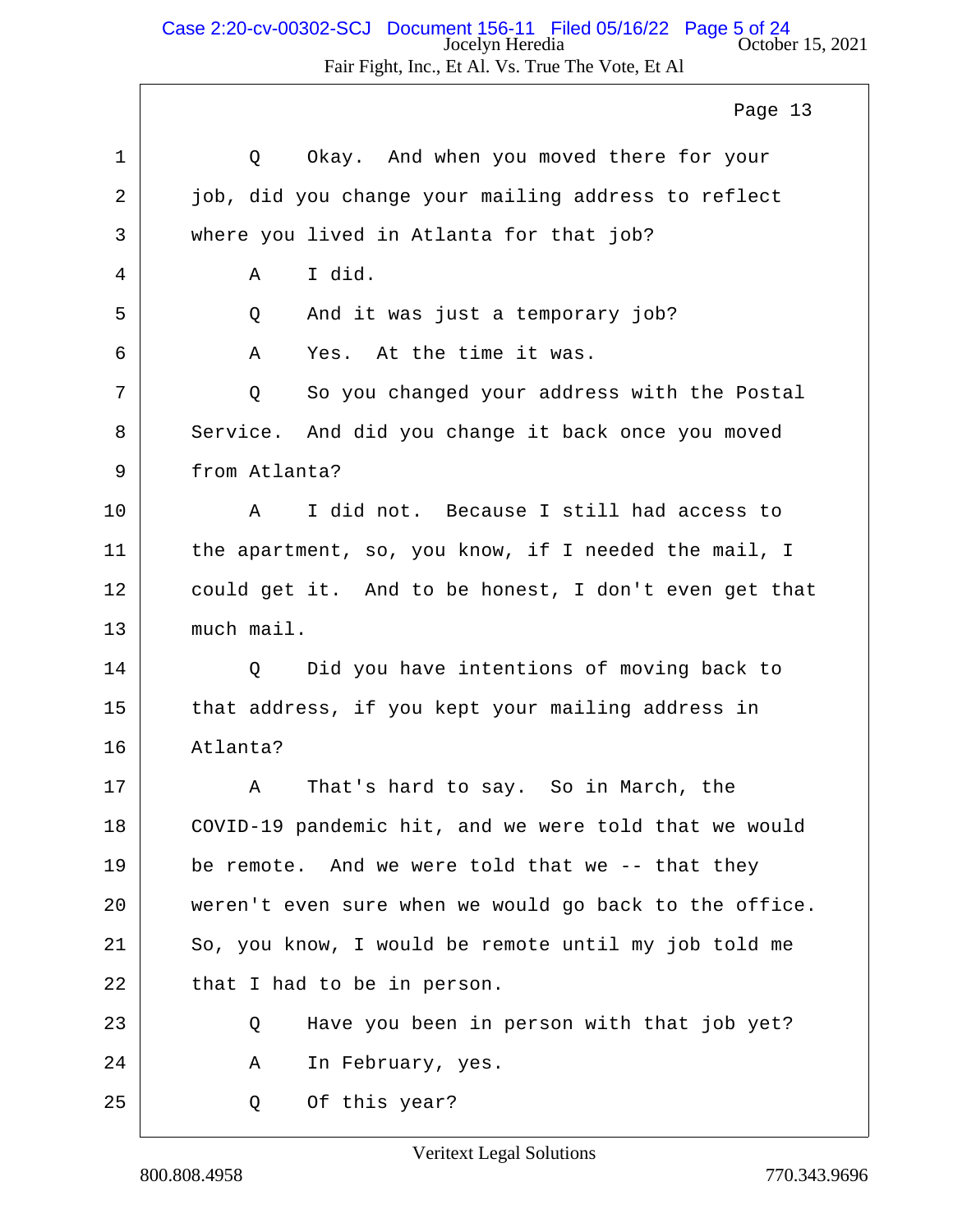# Jocelyn Heredia October 15, 2021 Case 2:20-cv-00302-SCJ Document 156-11 Filed 05/16/22 Page 6 of 24

Fair Fight, Inc., Et Al. Vs. True The Vote, Et Al

|    | Page 14                                                |
|----|--------------------------------------------------------|
| 1  | Of 2020.<br>Α                                          |
| 2  | So -- sorry; I guess I'll clarify. You're<br>Q         |
| 3  | working remotely right now; is that what you --        |
| 4  | Correct.<br>Α                                          |
| 5  | Okay. And so, since February of last year,<br>Q        |
| 6  | have you gone back to working in person in Atlanta?    |
| 7  | No.<br>Α                                               |
| 8  | Okay. And is your mailing address still in<br>Q        |
| 9  | Atlanta?                                               |
| 10 | It's not.<br>Α                                         |
| 11 | It's not. Okay. When did you change your<br>Q          |
| 12 | address?                                               |
| 13 | I changed it -- I can't recall the exact<br>Α          |
| 14 | date, but I -- so we were supposed to be back into the |
| 15 | office in October, and then our job told us that we    |
| 16 | would have to -- oh. And then in September, our job    |
| 17 | told us that we would not go back into the office for  |
| 18 | the rest of this year, and we would be remote          |
| 19 | indefinitely, until they let us know otherwise. So     |
| 20 | recently I changed my address back to Banks County,    |
| 21 | because I don't know where I'll be. But                |
| 22 | Okay. Okay. Thanks for clarifying that.<br>Q           |
| 23 | Okay. Let's start with a few questions just about the  |
| 24 | 2020 election. Did you vote in the 2020 primary        |
| 25 | election?                                              |

 $\lceil$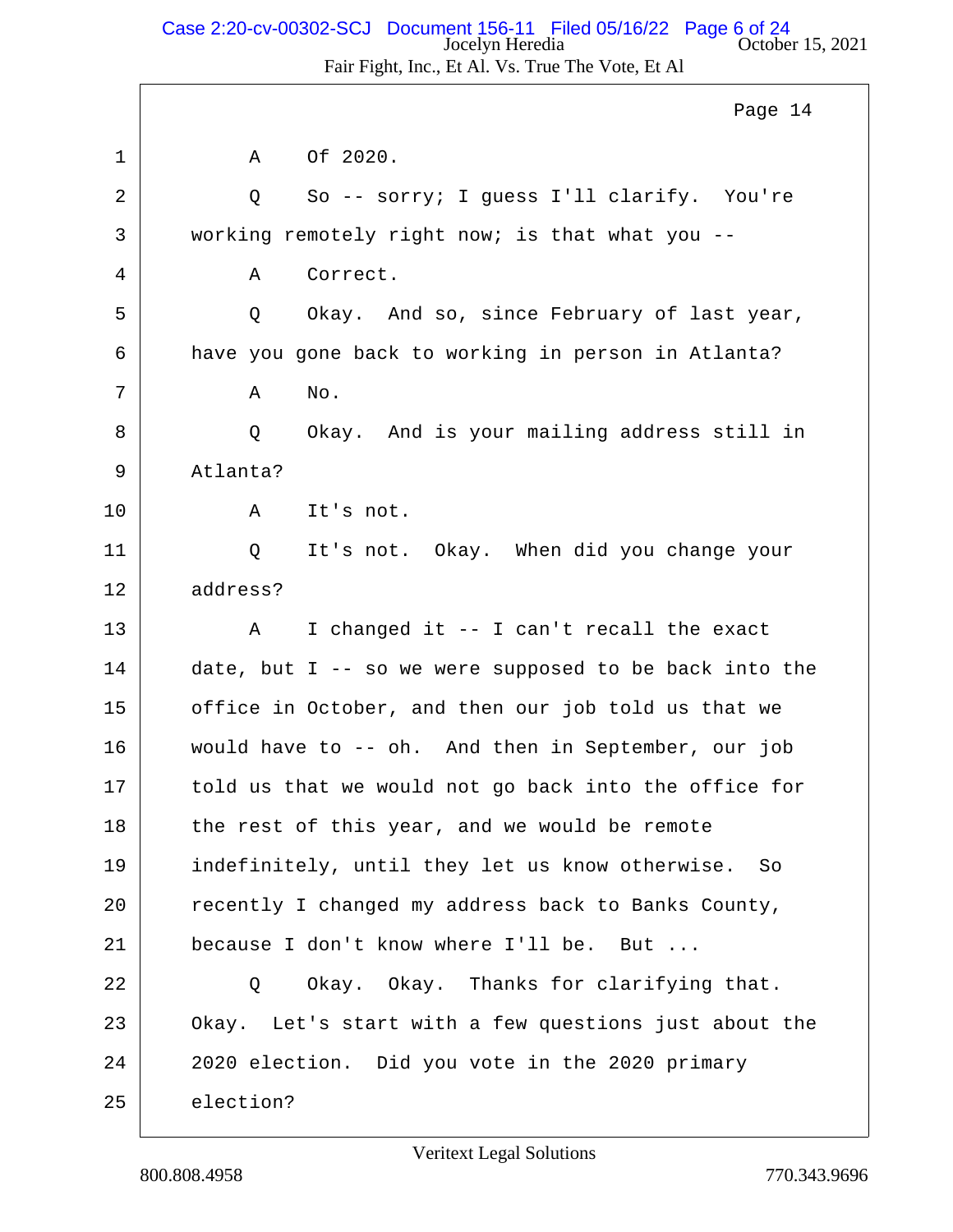1 A That's correct. I did not see her seal the 2 ballot. 3 Q Did you see any other people at the polling 4 location that day, while you were there, have to fill 5 out a paper ballot? 6 A Yes. I did, actually. A lady behind me. 7 She was, I believe, of Asian descent; I can't confirm. 8 She looked Asian -- of Asian descent. She also had to 9 | fill out a paper ballot. 10 Q And when she finished filling out that 11 ballot, did you see where her ballot was placed? 12 | A I did not. So I was in line before her, so, 13 you know, I -- I gave my ballot with the envelope to  $14$  the worker, and she said that I would need to provide 15 two forms of identification with my mailing address in 16 order for my vote to count. And then that's when she 17 went to the hallway, into a room. 18 | The Solomon at the same time, I could see that  $19$  this lady that was behind me was filling out a paper 20 ballot. But then at that point I left to go to 21 find -- either go home to find two forms of 22 identification, or -- I was going to -- I was going to 23 check my car to see if I had two forms of 24 identification there. So I didn't actually see what Page 29

25 happened to her ballot.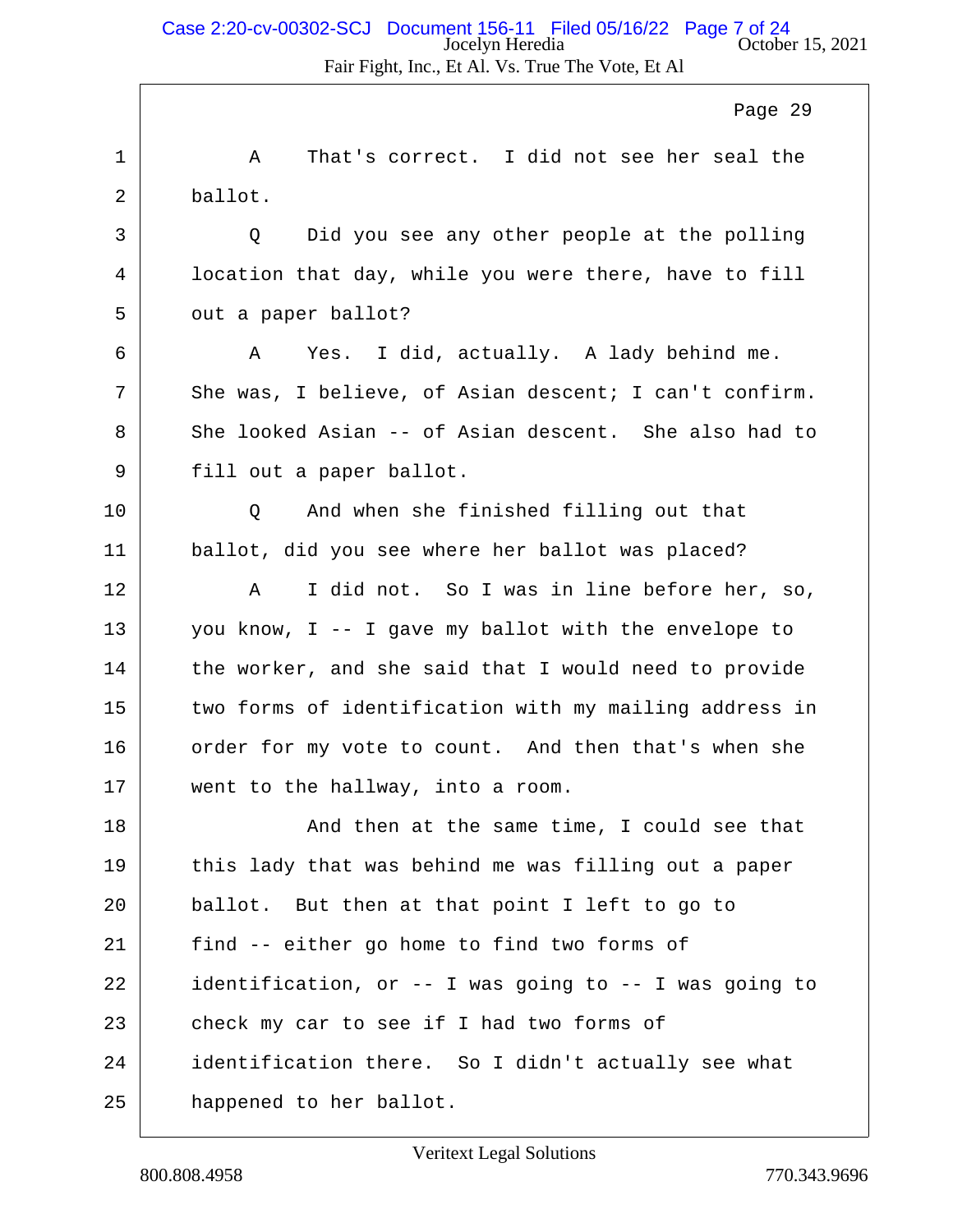| 1  | Okay. And I just want to clarify that<br>Q              |
|----|---------------------------------------------------------|
| 2  | before you gave your ballot to the election worker, or  |
| 3  | who you believe was the election worker, you did place  |
| 4  | it in the envelope. Right?                              |
| 5  | No. I did not place it in the envelope.<br>Α            |
| 6  | Okay. So you gave her the open ballot and<br>Q          |
| 7  | then the envelope in the other hand? Or did she have    |
| 8  | the envelope? I'm just trying to figure out how --      |
| 9  | Yeah. So I provided the envelope, and then<br>A         |
| 10 | I provided my ballot. But I can't remember if I         |
| 11 | folded it or I just gave it to her. But I do remember   |
| 12 | that I did not put it inside the envelope. And I did    |
| 13 | not seal it --                                          |
| 14 | Okay.<br>Q                                              |
| 15 | -- I provided both.<br>Α                                |
| 16 | Okay. Thanks for clarifying that. And then<br>Q         |
| 17 | I just want to touch real fast on the lady behind you.  |
| 18 | You said she was filling out a provisional ballot. Do   |
| 19 | you know why she was?                                   |
| 20 | I don't know.<br>Α                                      |
| 21 | Okay. So you don't know if the lady behind<br>Q         |
| 22 | you was a voter being challenged or if she chose to     |
| 23 | vote on a paper ballot?                                 |
| 24 | I -- I don't know. Yeah. I -- I wasn't --<br>Α          |
| 25 | like, they would talk to the people individually.<br>So |
|    |                                                         |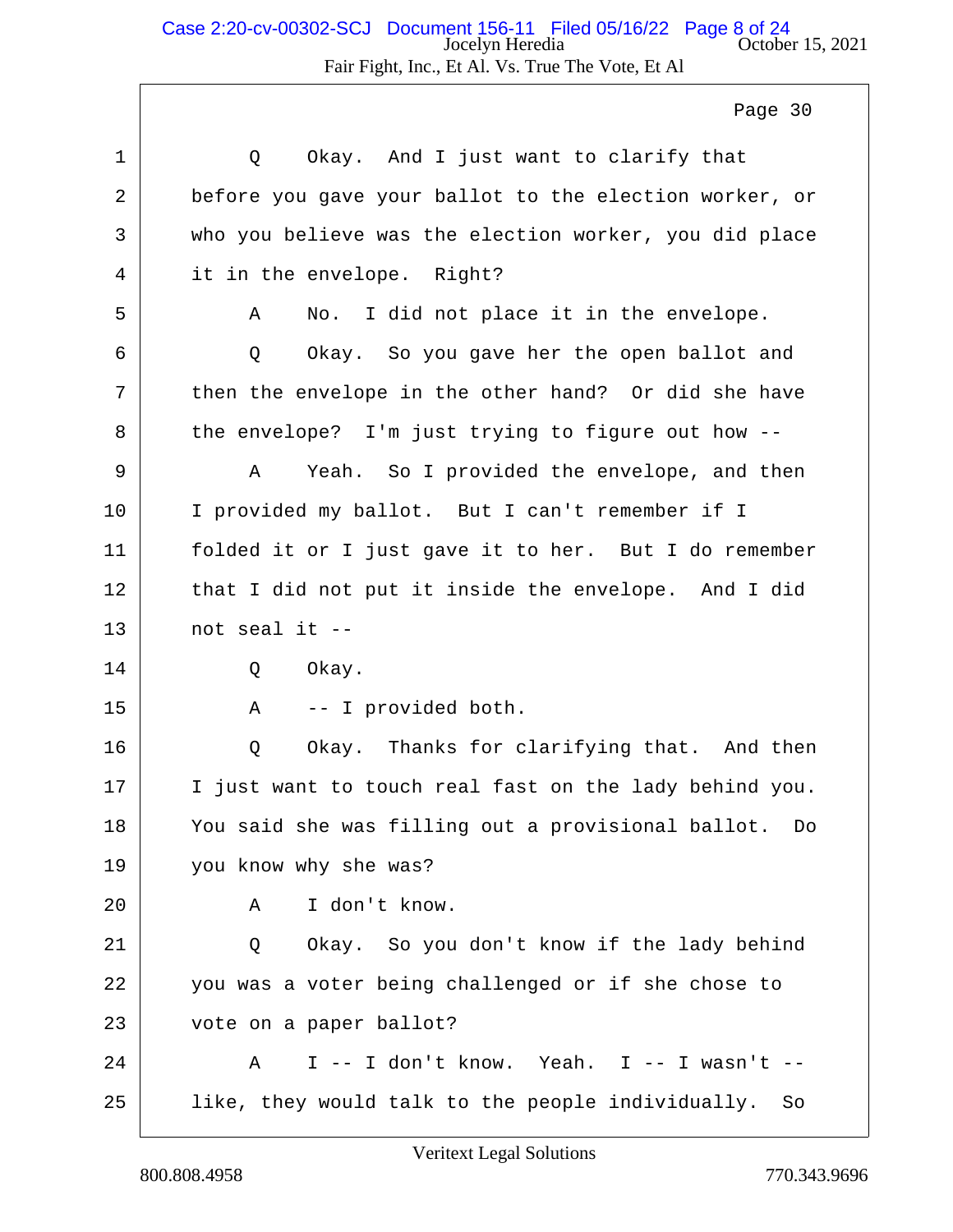$1 \vert$  I -- I don't -- I don't know. I didn't overhear 2 anything.

3 Q Okay. So they talked to her individually. 4 So when the election worker told you that your vote 5 was being challenged, did they talk to you 6 individually about that as well?

7 A Yes, they did. And it wasn't, like, 8 individually, like, in a room or anything. It was -- 9 you know, people are around; there's people close by 10 submitting their ballot in -- on a machine; there's 11 people in line. But she would keep her voice down 12 when she was speaking to -- to certain people.

13 Q Okay. So she didn't, like, raise her voice 14 when she was telling you that you were being 15 challenged. It wasn't some announcement to the 16 polling location.

17 | A Right. It wasn't an announcement. But 18 whoever was voting by paper ballot, they would make --19 you know, they made me and the other woman step aside 20 as other people were able to cast their ballot on the 21 machine.

22 Q Okay. But it was not public why people were 23 voting by paper ballot, based on your experience?

24 A While I was there, it was not public. But I 25 do know that my name, along with other challenged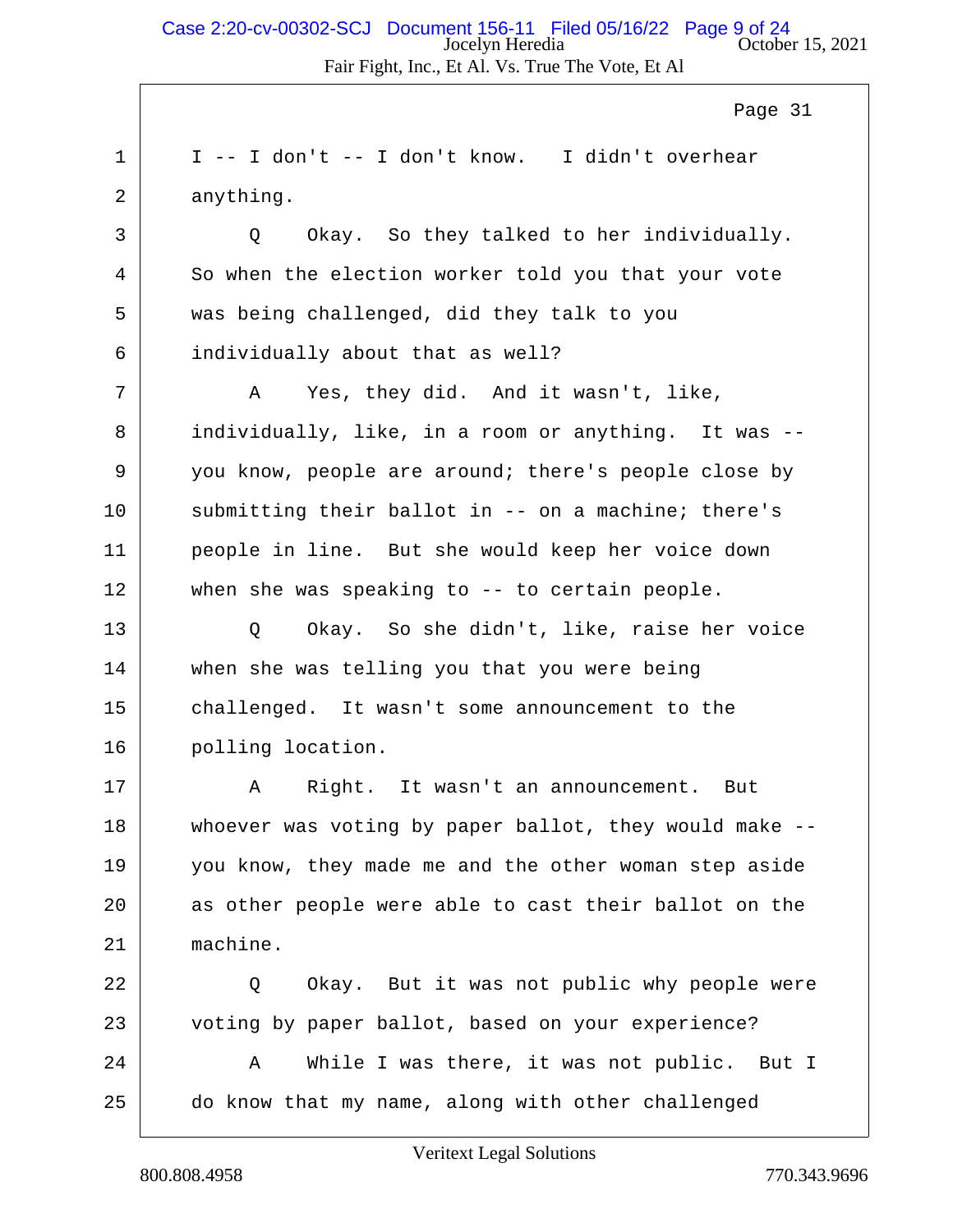#### Jocelyn Heredia October 15, 2021 Case 2:20-cv-00302-SCJ Document 156-11 Filed 05/16/22 Page 10 of 24

Fair Fight, Inc., Et Al. Vs. True The Vote, Et Al

1 voters' names, were published on the Banks County 2 website. And it was public information for six 3 months. 4 Q Okay. 5 MS. KRAMER: Bailey, can we please pull 6 up Exhibit E? 7 TECH CONCIERGE: This is Exhibit E. 8 | CREAR CONSTRUCTER WAS marked for 9 identification.) 10 BY MS. KRAMER: 11 Q Ms. Heredia, does this look familiar to 12 you -- this PDF of the website of Banks County? 13 A Yes. That's familiar. That's what I was 14 referencing -- 15 Q Okay. 16 | R -- in my previous question. 17 | Q Okay, perfect. So can you tell me who -- or 18 I guess can you clarify: This is obviously the Banks 19 County website, and not another organization's website 20 that has, I guess, the challenge list that you're 21 referring to? 22 A Correct. This is the Banks County website. 23 Q Okay. And was this challenge list published 24 on any other website, to your knowledge? 25 A To my knowledge, no. But anything that's on Page 32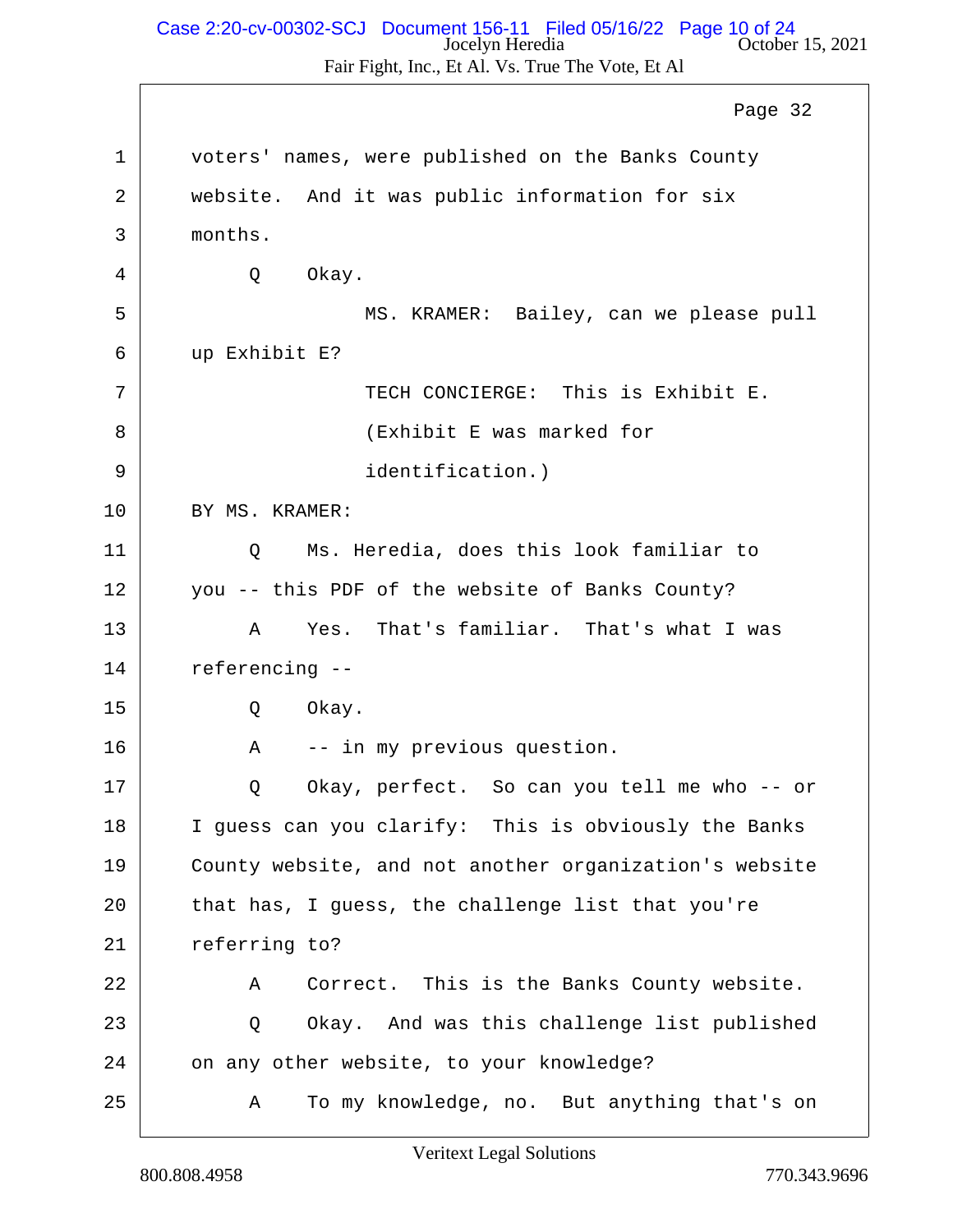#### Jocelyn Heredia **October 15, 2021** Fair Fight, Inc., Et Al. Vs. True The Vote, Et Al Case 2:20-cv-00302-SCJ Document 156-11 Filed 05/16/22 Page 11 of 24

1 the internet can be downloaded, replicated, put 2 elsewhere. So it could be anywhere else. 3 Q I understand that. But I'm just kind of 4 more asking that to your knowledge, that you know of, 5 you have not seen this challenge list any other place 6 but the Banks County website? 7 | A Correct. 8 | Q Okay. Give me one second, Ms. Heredia. On 9 this website, did you personally ever click or 10 download the challenge list? 11 A I clicked on it, but I did not download 12 it -- downloaded it for my reference. 13 Q Do you know of anybody that did download it? 14 | A I'm not. 15 Q Okay. So to your knowledge, this hasn't 16 really been put elsewhere. Like I said, to your 17 | knowledge, this list hasn't been put elsewhere but 18 just this website. 19 MS. FORD: I'm going to just object 20 that it calls for some speculation. 21 | THE WITNESS: Right. 22 MS. KRAMER: I understand. I'm just 23 asking the witness just to her knowledge, just right  $24$  now, if she knows of it being published anywhere else. 25 | THE WITNESS: I don't know. Page 33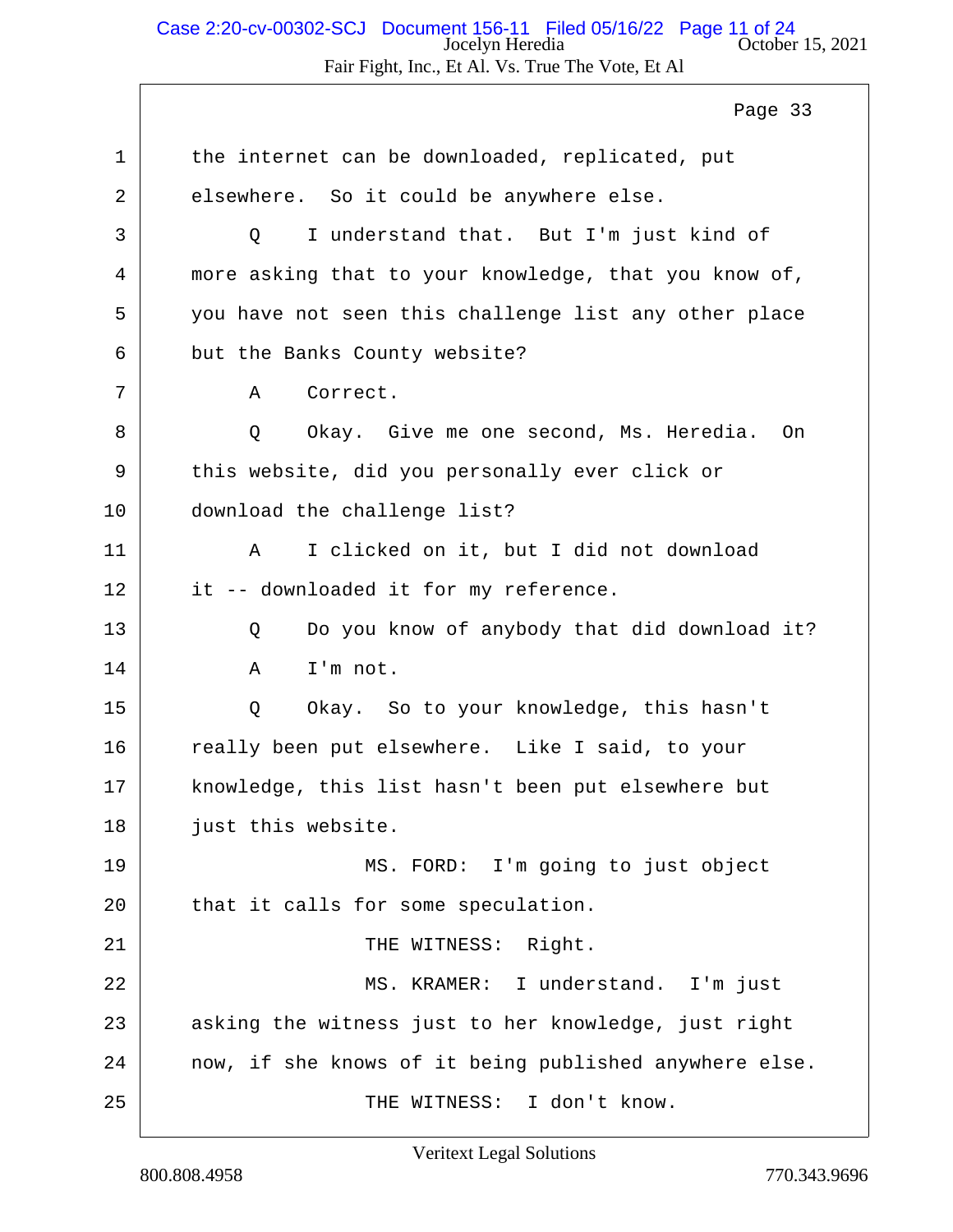### Jocelyn Heredia October 15, 2021 Fair Fight, Inc., Et Al. Vs. True The Vote, Et Al Case 2:20-cv-00302-SCJ Document 156-11 Filed 05/16/22 Page 12 of 24

1 BY MS. KRAMER: 2 Q Okay. And I just want to clarify that what 3 you're viewing, and also to your knowledge, this 4 website's not operated by True the Vote; correct? 5 A That's correct. 6 Q And it doesn't appear to be operated by any 7 of the defendants, in your opinion? 8 A That's correct. To what I can see on 9 this -- until "Banks County, Georgia," until the 10 "Resources" line, I -- I don't remember -- 11 O We can scroll. 12 A -- recently. 13 | MS. KRAMER: Thank you, Bailey. 14 O So, Ms. Heredia, did you see any of the 15 defendants' names on this website? 16 A I did not. 17 | Q Okay. Thank you. 18 MS. KRAMER: Bailey, can we please pull 19 up Exhibit F again? 20 TECH CONCIERGE: This is Exhibit F. 21 MS. KRAMER: Perfect. Perfect. 22 | BY MS. KRAMER: 23 Q Okay. Ms. Heredia, I just want to go back  $24$  and just kind of discuss the basis of the challenge, 25 | from what's in the complaint and from what you Page 34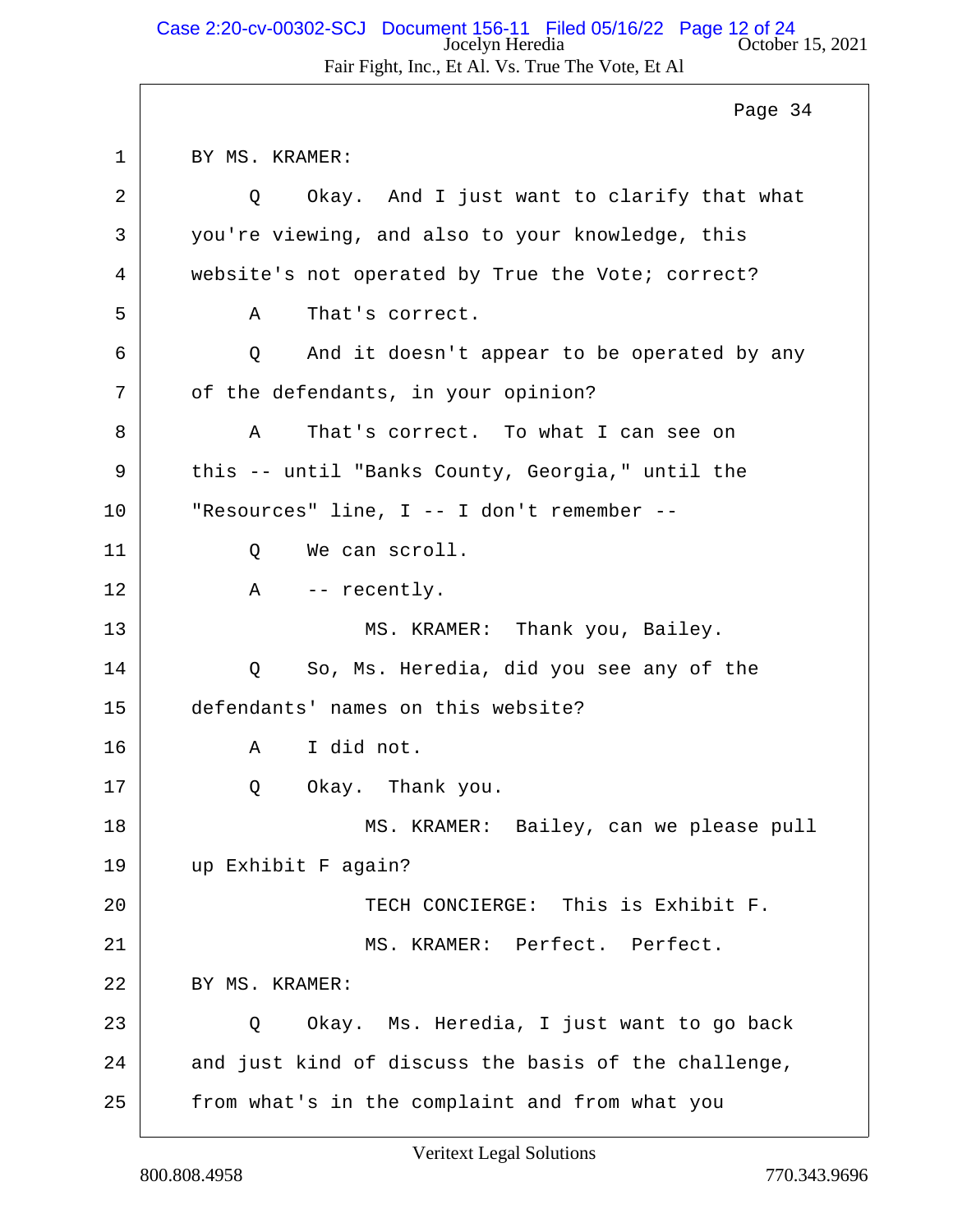#### Jocelyn Heredia **October 15, 2021** Case 2:20-cv-00302-SCJ Document 156-11 Filed 05/16/22 Page 13 of 24

Fair Fight, Inc., Et Al. Vs. True The Vote, Et Al

1 VIDEOGRAPHER: The time is 15:09; we're 2 back on the record. 3 MS. KRAMER: Great. Bailey, can we 4 please pull up Exhibit L? 5 TECH CONCIERGE: Please stand by. This 6 is Exhibit L. 7 (Exhibit L was marked for 8 | identification.) 9 BY MS. KRAMER: 10 Q Ms. Heredia, does this document look 11 familiar to you? 12 | A Yes. I provided this document. 13 Q And was this what you received from U.S.P.S. 14 when you changed your mailing address? 15 A That's correct. 16 | O And just so I know, because I don't believe 17 it has it on this document, this was when you changed 18 your mailing address from Banks County to Atlanta 19 during 2020; right? 20 A That's correct. 21 Q Okay. And you have not submitted another 22 one of these forms until September of 2021? 23 A Actually, I submitted another one previously 24 to September of 2021. 25 Q When did you submit another one of these? Page 42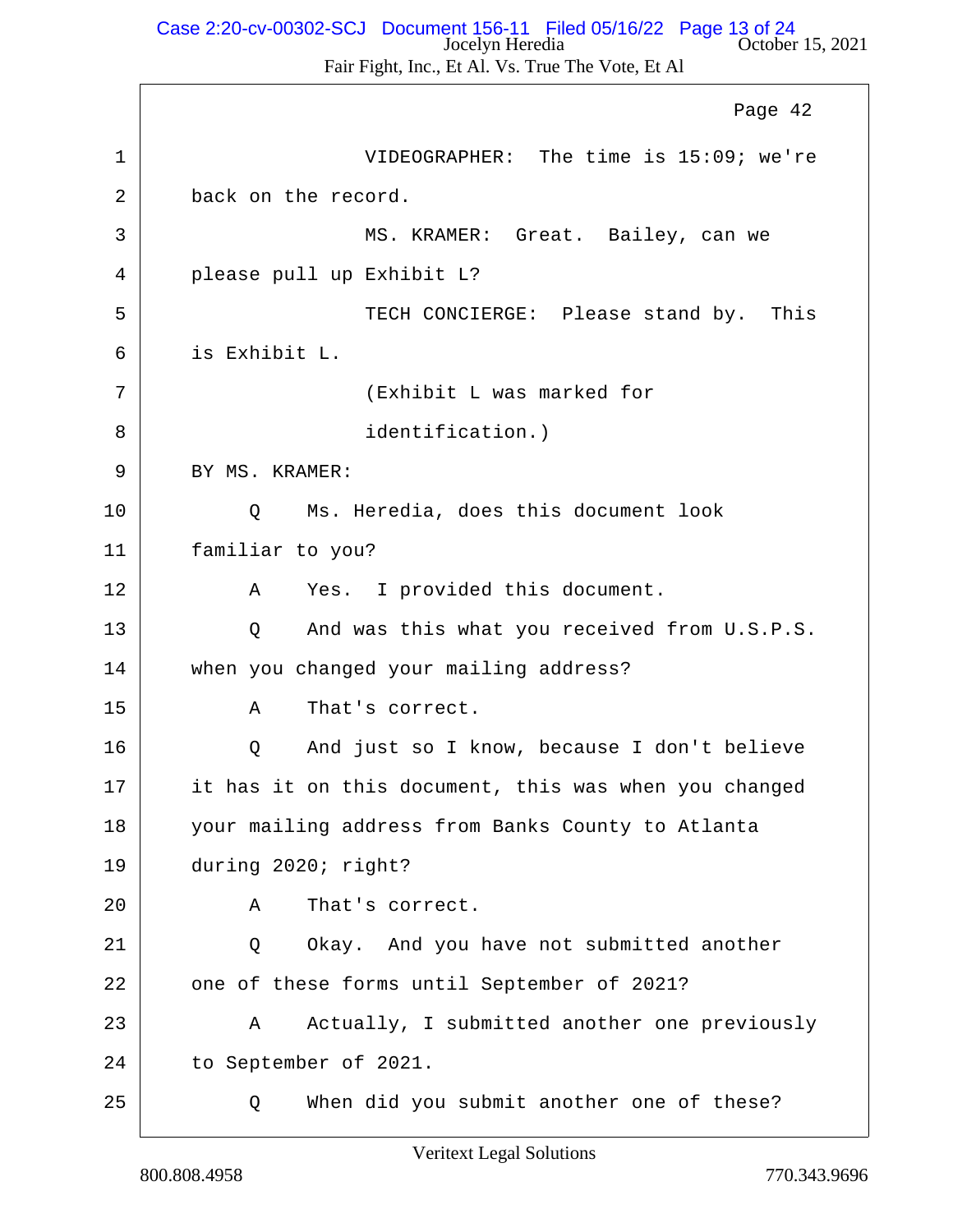### Jocelyn Heredia October 15, 2021 Fair Fight, Inc., Et Al. Vs. True The Vote, Et Al Case 2:20-cv-00302-SCJ Document 156-11 Filed 05/16/22 Page 14 of 24

Page 43

| 1  | I believe it was March of 2021, because<br>A             |
|----|----------------------------------------------------------|
| 2  | the -- this mailing -- this mailing -- this forwarding   |
| 3  | mailing address was set to Decatur, Georgia, and the     |
| 4  | contract for the apartment for this -- for               |
| 5  | Decatur -- expired. So I wanted to have another, you     |
| 6  | know $-$ - I $-$ so because the contract expired for the |
| 7  | Decatur apartment, I then got another apartment in       |
| 8  | West Midtown. So I submitted a change of address to      |
| 9  | West Midtown in March of 2021. And then I submitted      |
| 10 | another change of address for Banks County in --         |
| 11 | around September 2021.                                   |
| 12 | Okay. So just to clarify, you had not<br>Q               |
| 13 | submitted a change of address form -- let me rephrase    |
| 14 | that. To clarify, during the 2020 election cycle,        |
| 15 | this was the only change of address form that you had    |
| 16 | filed with U.S.P.S.?                                     |
| 17 | Yes. That's correct.<br>Α                                |
| 18 | Q And this is what they had on file -- the               |
| 19 | Atlanta address -- as your mailing address. Right?       |
| 20 | Yes. That's correct.<br>Α                                |
| 21 | Okay. And from March 2021 to September of<br>Q           |
| 22 | 2021, your mailing address was then West Midtown?        |
| 23 | That's correct.<br>Α                                     |
| 24 | Okay. And it wasn't until recently -- I'm<br>Q           |
| 25 | just trying to get these dates right. And it wasn't      |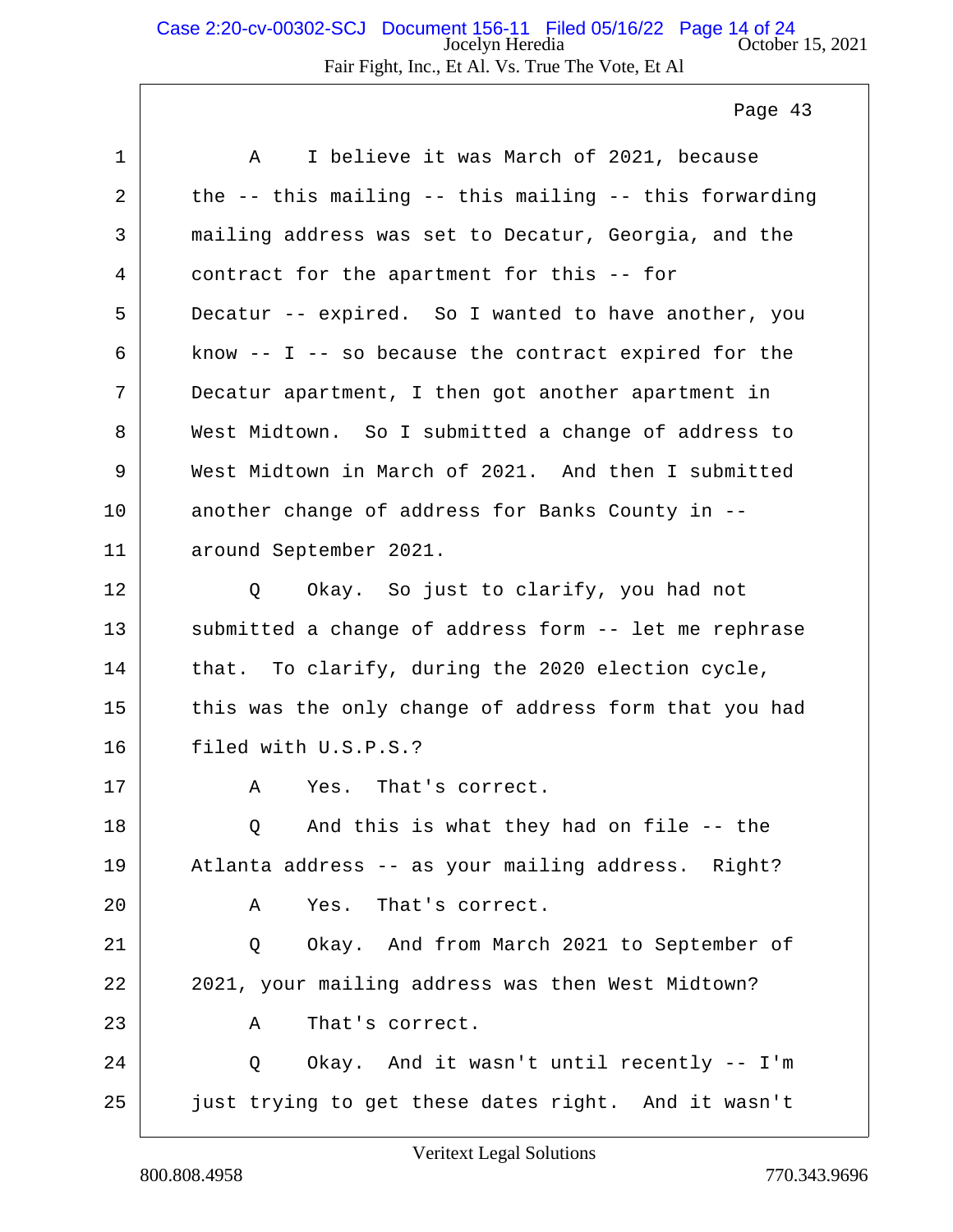## Jocelyn Heredia October 15, 2021 Case 2:20-cv-00302-SCJ Document 156-11 Filed 05/16/22 Page 15 of 24

Fair Fight, Inc., Et Al. Vs. True The Vote, Et Al

1 | until recently that you submitted another change of 2 address form to have your mailing address be in Banks 3 County? 4 A Correct. I don't know the exact date, but 5 it was around September. 6 0 So fairly recently. 7 | A Fairly recent; correct. 8 Q Okay. Okay. Just wanted to clarify that. 9 Great. 10 MS. KRAMER: Bailey, we can take this 11 exhibit down. 12 | Q So Ms. Heredia, I want to discuss with you 13 next kind of like the basis for this lawsuit under 14 which you felt as though you were being intimidated 15 and targeted. What made you feel intimidated? 16 A So when I went to go vote, I -- you know, 17 I'm relatively new to voting. And I thought it would 18 be a super-easy process; you know, just get in line 19 and you cast your vote. But it ended up being a 20 | longer process for me. 21 | The Thearned that my vote was being 22 challenged as I was there, and I actually didn't know 23 what that even meant. And -- and when I was 24 challenged, I was the only Hispanic there voting. And 25 | I noticed that the only other race besides white who I Page 44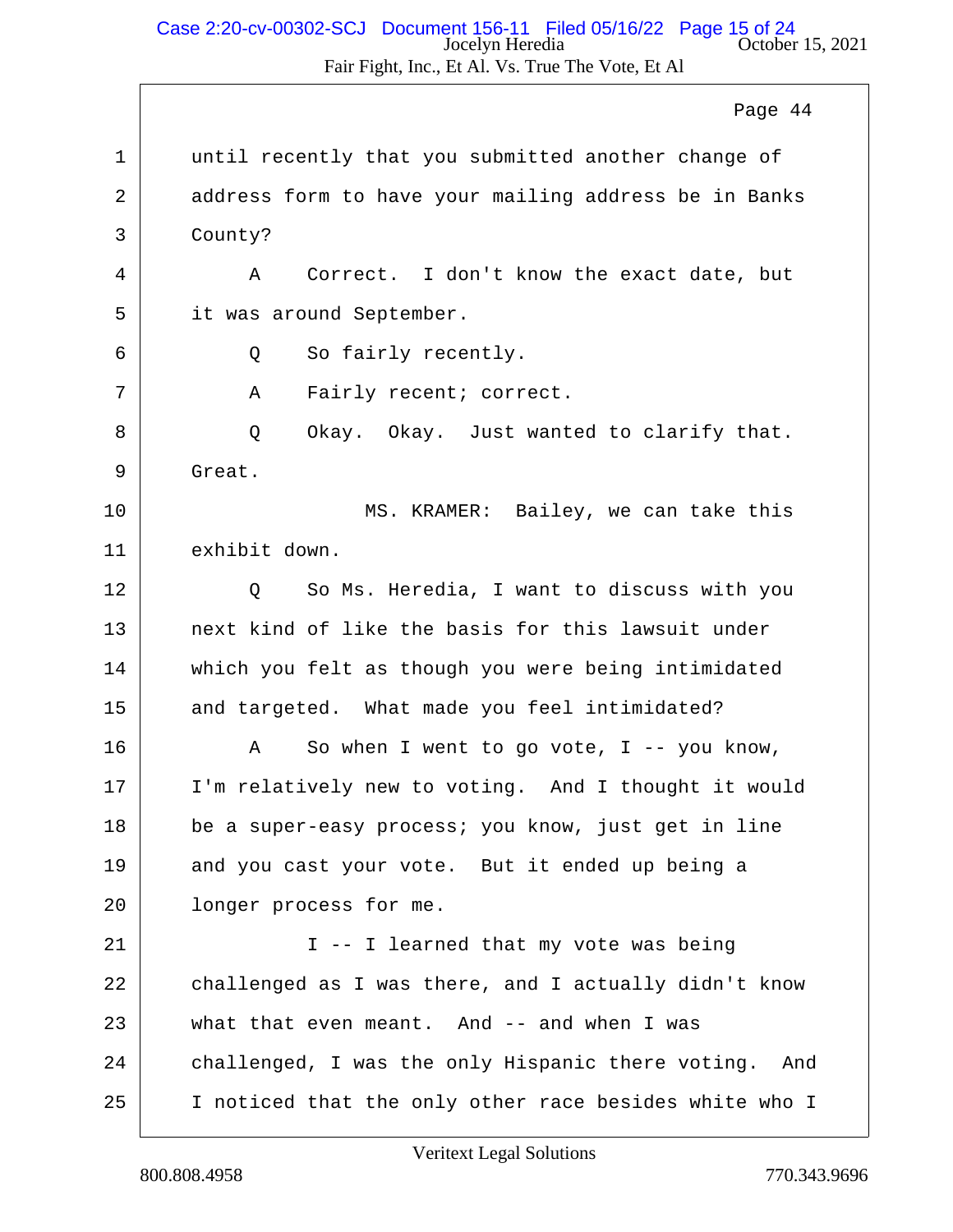#### Jocelyn Heredia October 15, 2021 Fair Fight, Inc., Et Al. Vs. True The Vote, Et Al Case 2:20-cv-00302-SCJ Document 156-11 Filed 05/16/22 Page 16 of 24

Page 45

1 believe was also challenged -- well, she casted a 2 paper ballot -- was Asian. 3 I put it -- you know, I connected the two, 4 and I thought that they were -- people of color were 5 being challenged. And that made me feel intimidated. 6 And like I said, I didn't know what that even was, and 7 I didn't even know if it was legal. So that made me 8 feel intimidated. 9 Q But to clarify what you testified earlier, 10 you don't know if the lady that was behind you -- the 11 Asian lady -- if she was being challenged or not. You 12 just know that she was voting by provisional ballot. 13 Right? 14 A That's correct. 15 Q Okay. And while you were at the polling 16 **location, you said that you voted via provisional** 17 ballot and this other lady. About how long would you  $18$  say that you were at that polling location for? 19 A Maybe three to four hours. So I -- when I 20 went to vote, I think I voted early -- actually, I 21 can't remember. But there was a line and, you know, I 22 got in line to vote; and then when I casted my vote 23 through the paper ballot, I was told that I would have 24 to provide two forms of identification saying that I 25 do live in Banks County.

Veritext Legal Solutions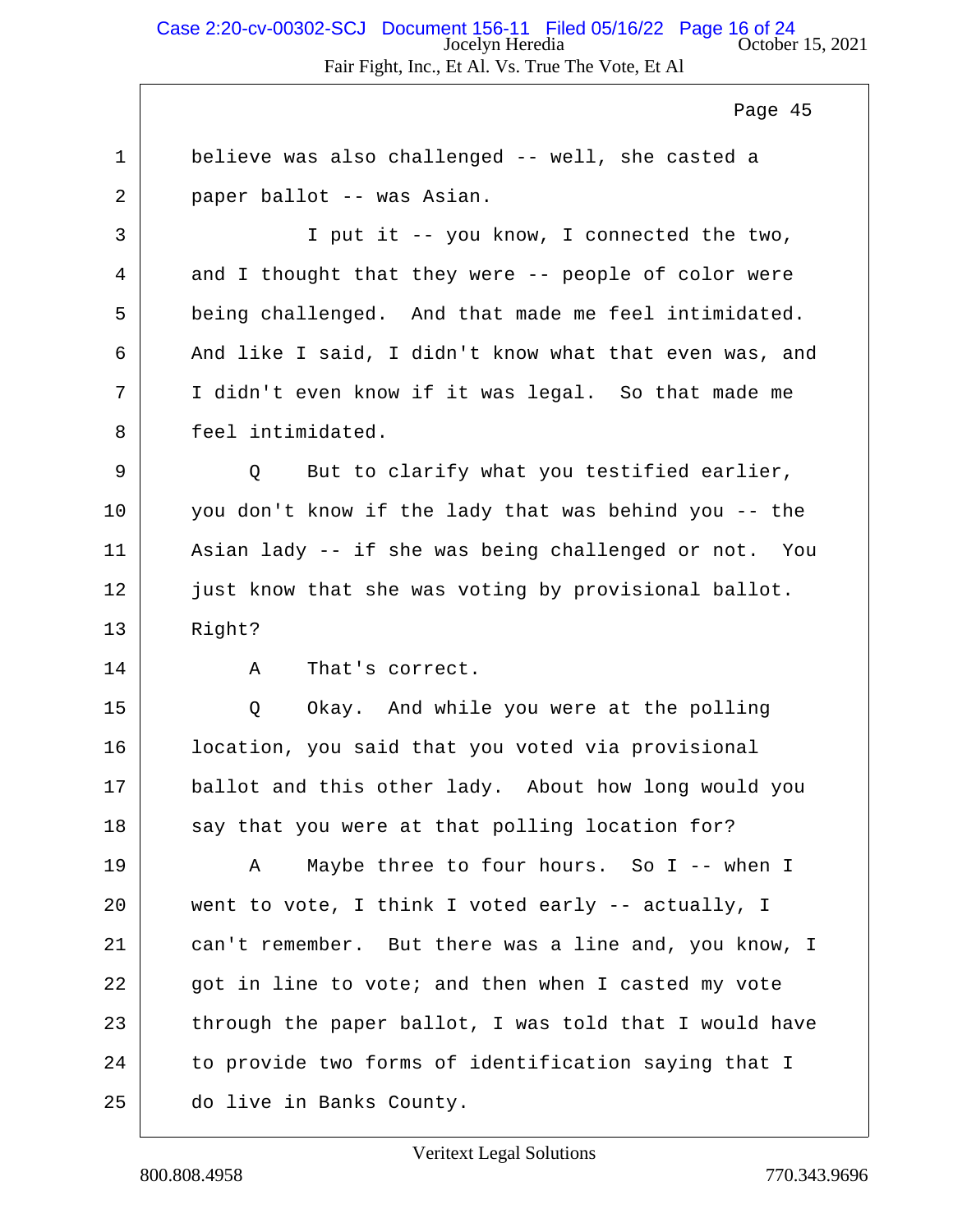1 And so because of that, I either had to go 2 all the way home and find, you know, the forms of 3 identification; or, you know, at the time, I decided 4 to search my car. So I searched my car for those two 5 forms, and then I had to get back in line -- like, the  $6$  back of the line -- and wait in line again. So it 7 | took longer than I expected. 8 | O I understand. Just a quess: How long were 9 you actually inside the physical polling location for? 10 Not the line, but where you go to actually vote and  $11$  give the election worker your ID and things like that. 12 | How long would you say you were in that room for? 13 A Twenty minutes, roughly. 14 | O Okay. And you don't remember if you voted 15 early or if you voted on election day?  $16$   $A$   $I$  --  $I$  don't remember. 17 | Q Okay. So you were inside that room where 18 the voters are for about 20 minutes, and you were the 19 only Hispanic person that you saw, being challenged 20 during that time. Are you aware that there were 21 multiple days to go vote in person in Georgia? 22 A Yes. I'm aware. 23 Q Okay. So there could have been other people 24 being challenged on different days, but you didn't see  $25$  any of them.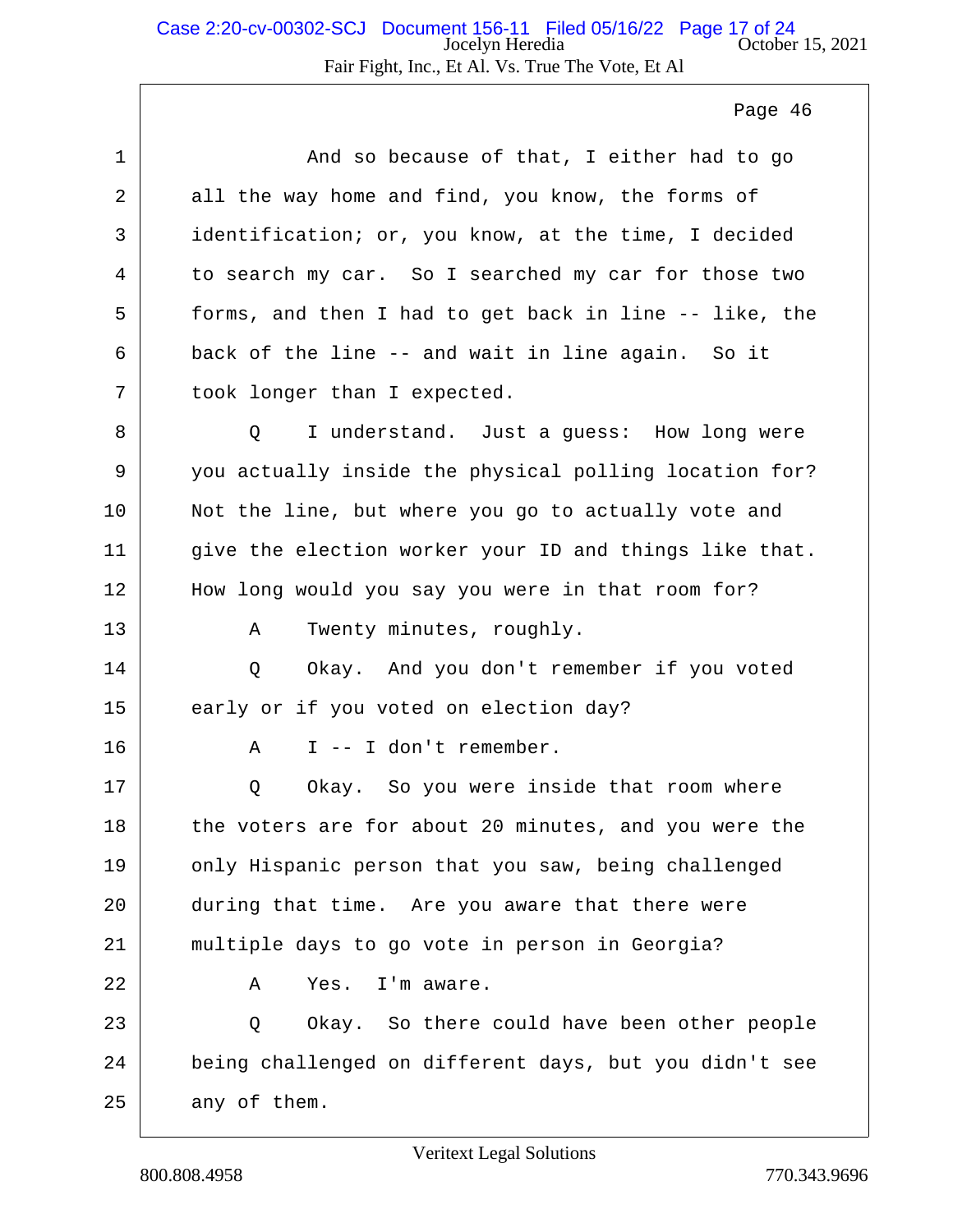#### Jocelyn Heredia October 15, 2021 Fair Fight, Inc., Et Al. Vs. True The Vote, Et Al Case 2:20-cv-00302-SCJ Document 156-11 Filed 05/16/22 Page 18 of 24

Page 47

1 MS. FORD: Objection. Calls for 2 speculation. 3 MS. KRAMER: I'll rephrase. 4 BY MS. KRAMER: 5 Q So you say that you felt intimidated because 6 you were the only Hispanic person there that was being 7 challenged, that you saw. I'm just clarifying that 8 that you were only in that room for a period of 9 | approximately 20 minutes out of the entire time of 10 early voting and election day voting. And that's that 11 time period in which you felt intimidated. 12 A So the Banks County -- where you go vote in 13 Banks County, it's a very, very small room. I believe 14 there's only two machines, and they were only letting 15 two people vote, and then one person who was in line, 16 in the location. 17 | So in that little tight space, I was only 18 there for 20 minutes; but actually at the location 19 where, you know, the line -- the line actually wrapped 20 around the building, because there was just not enough  $21$  space to be inside the voting -- like, inside the 22 actual building, which -- so I was actually there for 23 around three to four hours. And that's the period 24 that I felt very intimidated. Like, even when I went 25 home, I was still shocked.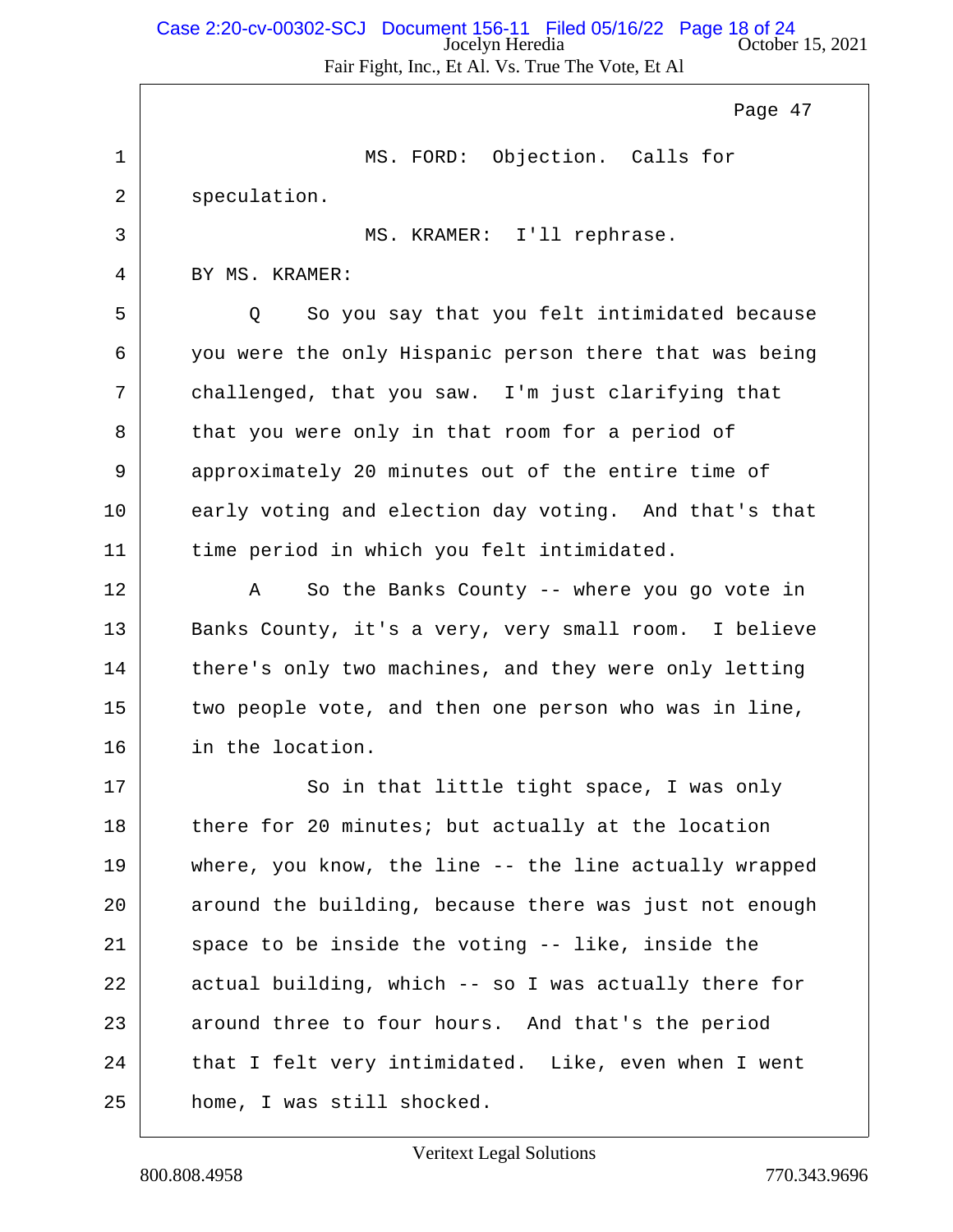# Jocelyn Heredia October 15, 2021 Case 2:20-cv-00302-SCJ Document 156-11 Filed 05/16/22 Page 19 of 24

Fair Fight, Inc., Et Al. Vs. True The Vote, Et Al

|             | Page 59                                               |
|-------------|-------------------------------------------------------|
| $\mathbf 1$ | whether my vote was counted, and it was on the Banks  |
| 2           | County website -- the phone number. And I called      |
| 3           | several times, and nobody picked up.                  |
| 4           | When was the last time that you called Banks<br>Q     |
| 5           | County to figure out if your vote was counted?        |
| 6           | Maybe February of 2020. So like, within the<br>Α      |
| 7           | same time frame; not recently.                        |
| 8           | Do you mean to say February 2021?<br>Q                |
| 9           | Oh, sorry. February of 2021.<br>Α                     |
| 10          | That's okay. And so at what point -- about<br>Q       |
| 11          | when did Fair Fight reach out to you?                 |
| 12          | I don't remember the exact date, but I<br>Α           |
| 13          | remember it was months later.                         |
| 14          | Months later. So like, months had passed<br>Q         |
| 15          | since the last time you had tried to call the         |
| 16          | elections office to figure out if your vote was       |
| 17          | counted?                                              |
| 18          | It was so long ago that I don't remember the<br>A     |
| 19          | exact date. But it could have been a month later,     |
| 20          | months later -- I can't -- I can't say when it was. I |
| 21          | just don't remember.                                  |
| 22          | Okay. That's fine. When you tried to reach<br>Q       |
| 23          | the elections office in Banks County, did you ever    |
| 24          | leave a message with the County?                      |
| 25          | I don't remember if that was possible.<br>Α           |

 $\Gamma$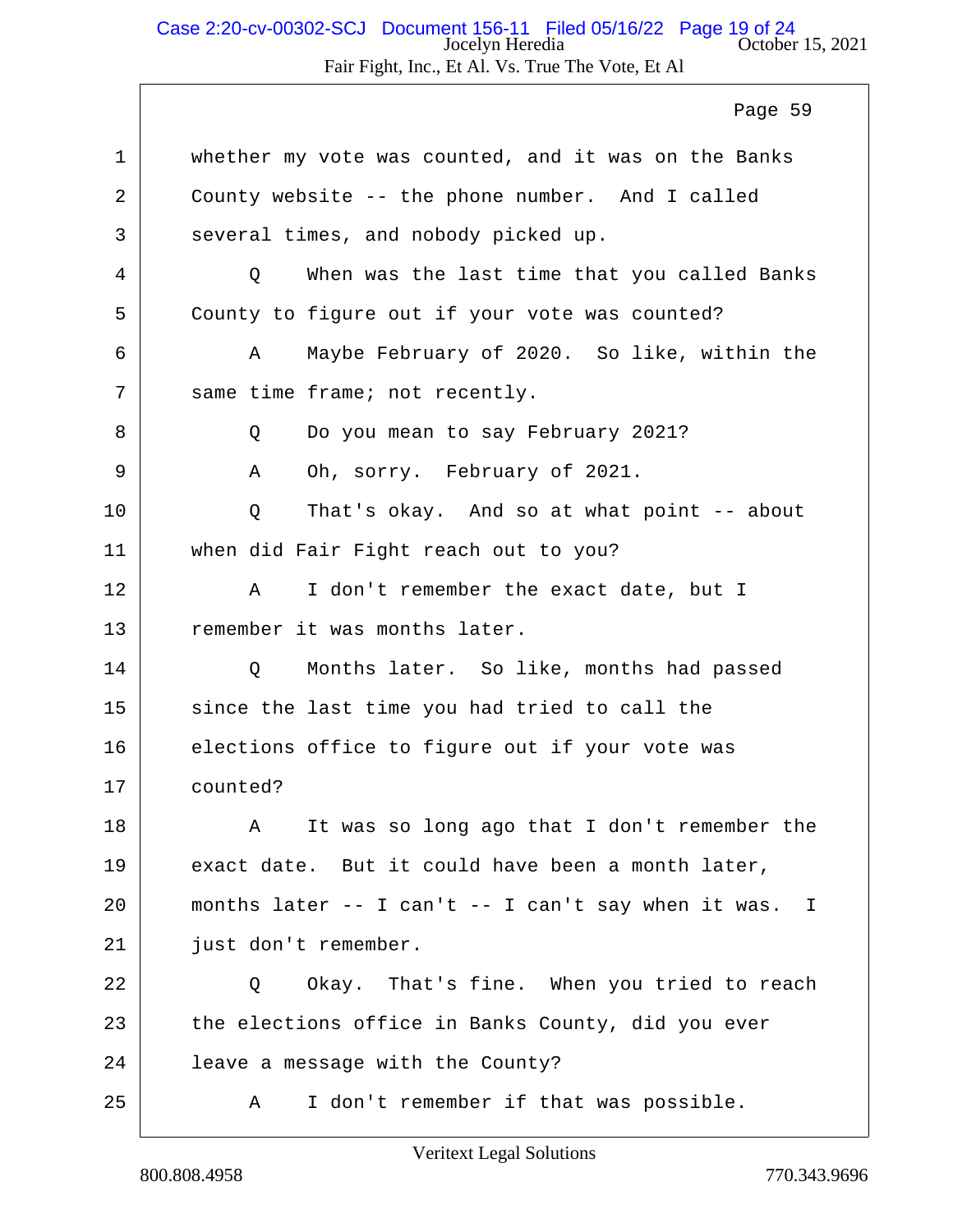### Jocelyn Heredia October 15, 2021 Case 2:20-cv-00302-SCJ Document 156-11 Filed 05/16/22 Page 20 of 24

Fair Fight, Inc., Et Al. Vs. True The Vote, Et Al

|    | Page 60                                               |
|----|-------------------------------------------------------|
| 1  | Did you ever file a complaint with the<br>Q           |
| 2  | County?                                               |
| 3  | Α<br>No.                                              |
| 4  | Did you ever email the County?<br>Q                   |
| 5  | No. I don't -- I don't even know where --<br>Α        |
| 6  | like, who to email about it.                          |
| 7  | Okay. So who did you call at Banks County,<br>Q       |
| 8  | if you went to the website?                           |
| 9  | At this point in time, I don't remember.<br>Α<br>So   |
| 10 | on the website, there was just -- it said, like, you  |
| 11 | know, polling hours; you know, information on how to  |
| 12 | vote; and then it was, like, if you have any          |
| 13 | questions, issues, whatever, the number was there.    |
| 14 | Okay. Do you have a guess of about how many<br>Q      |
| 15 | times you called that number -- just a rough guess?   |
| 16 | Maybe, like, five times.<br>Α                         |
| 17 | Okay. But you didn't try to reach out to              |
| 18 | the County another -- or did you look through the     |
| 19 | County website to find if there was an email address? |
| 20 | I was looking for, like, any type of contact<br>A     |
| 21 | information. So I feel like if there was an email, I  |
| 22 | would have found it. All I remember was there being a |
| 23 | phone number.                                         |
| 24 | Okay. Besides calling the elections office<br>Q       |
| 25 | and the voter rights hotline, did you call any        |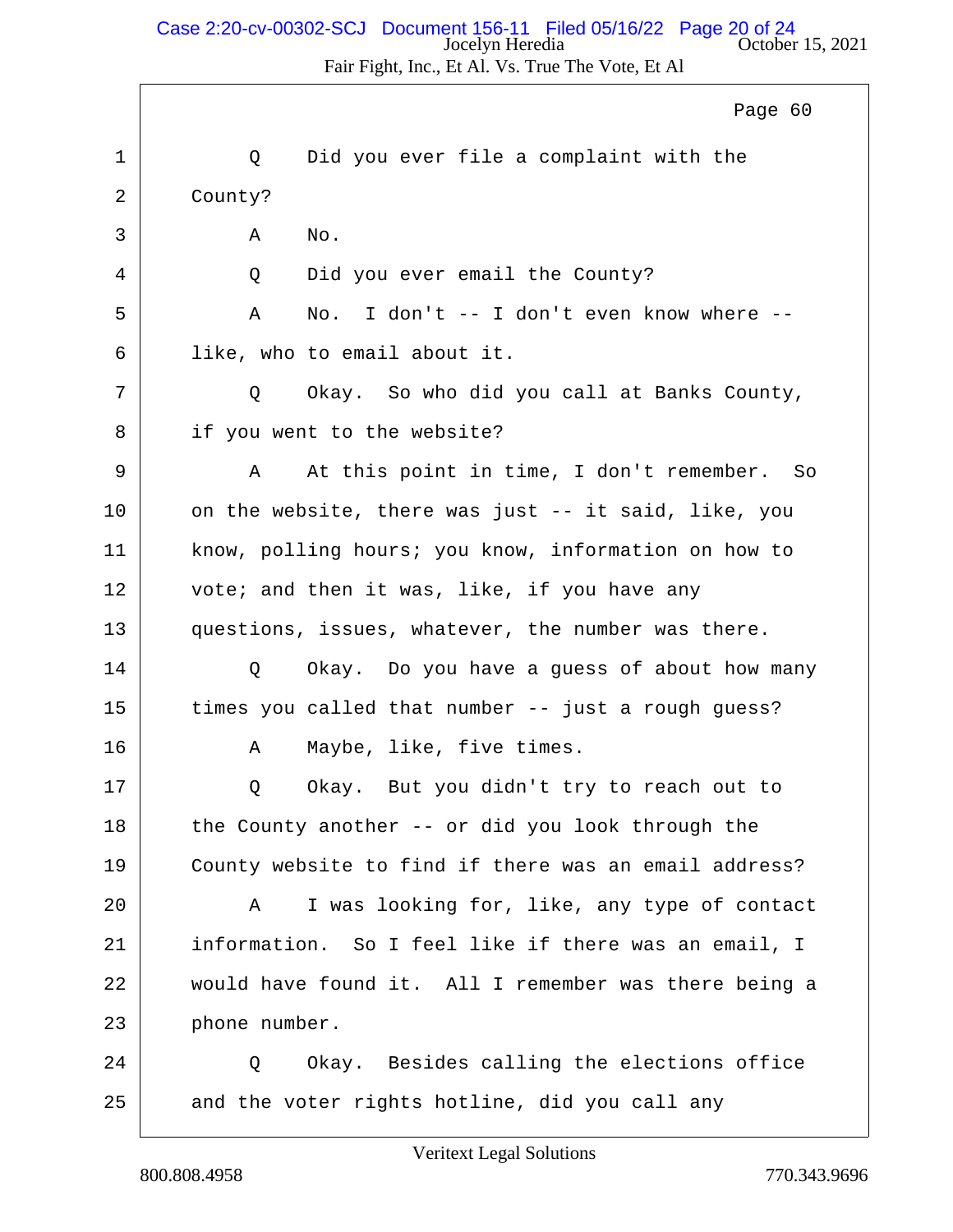### Jocelyn Heredia October 15, 2021 Fair Fight, Inc., Et Al. Vs. True The Vote, Et Al Case 2:20-cv-00302-SCJ Document 156-11 Filed 05/16/22 Page 21 of 24

Page 61

| 1       | other -- well, I guess you talked to the Secretary of  |
|---------|--------------------------------------------------------|
| 2       | State, you said. Did you talk to any other hotlines    |
| 3       | or people, officials, about your concerns about your   |
| 4       | vote?                                                  |
| 5       | I just talked to Christina when -- I just<br>Α         |
| 6       | talked to the hotline, and then Christina contacted me |
| 7       | from Fair Fight. So just them and the Banks County     |
| 8       | contact.                                               |
| 9       | Okay. Have you talked to anybody from Banks<br>Q       |
| $10 \,$ | County up to this point?                               |
| 11      | No.<br>Α                                               |
| 12      | Were you ever notified that you had been<br>Q          |
| 13      | removed from the voter list?                           |
| 14      | I have not been -- have I been contacted?<br>Α         |
| 15      | Q<br>Correct.                                          |
| 16      | I have not been contacted.<br>Α                        |
| 17      | So to your knowledge, you are still on that<br>Q       |
| 18      | voter list in Banks County?                            |
| 19      | To my knowledge, I could still be on that<br>Α         |
| 20      | challenged voter list.                                 |
| 21      | Okay. I'm just clarifying that no one's<br>Q           |
| 22      | contacted you, and that you haven't received anything  |
| 23      | notifying you, that you're in jeopardy of being taken  |
| 24      | off the list.                                          |
| 25      | You say in jeopardy of being taken off the<br>Α        |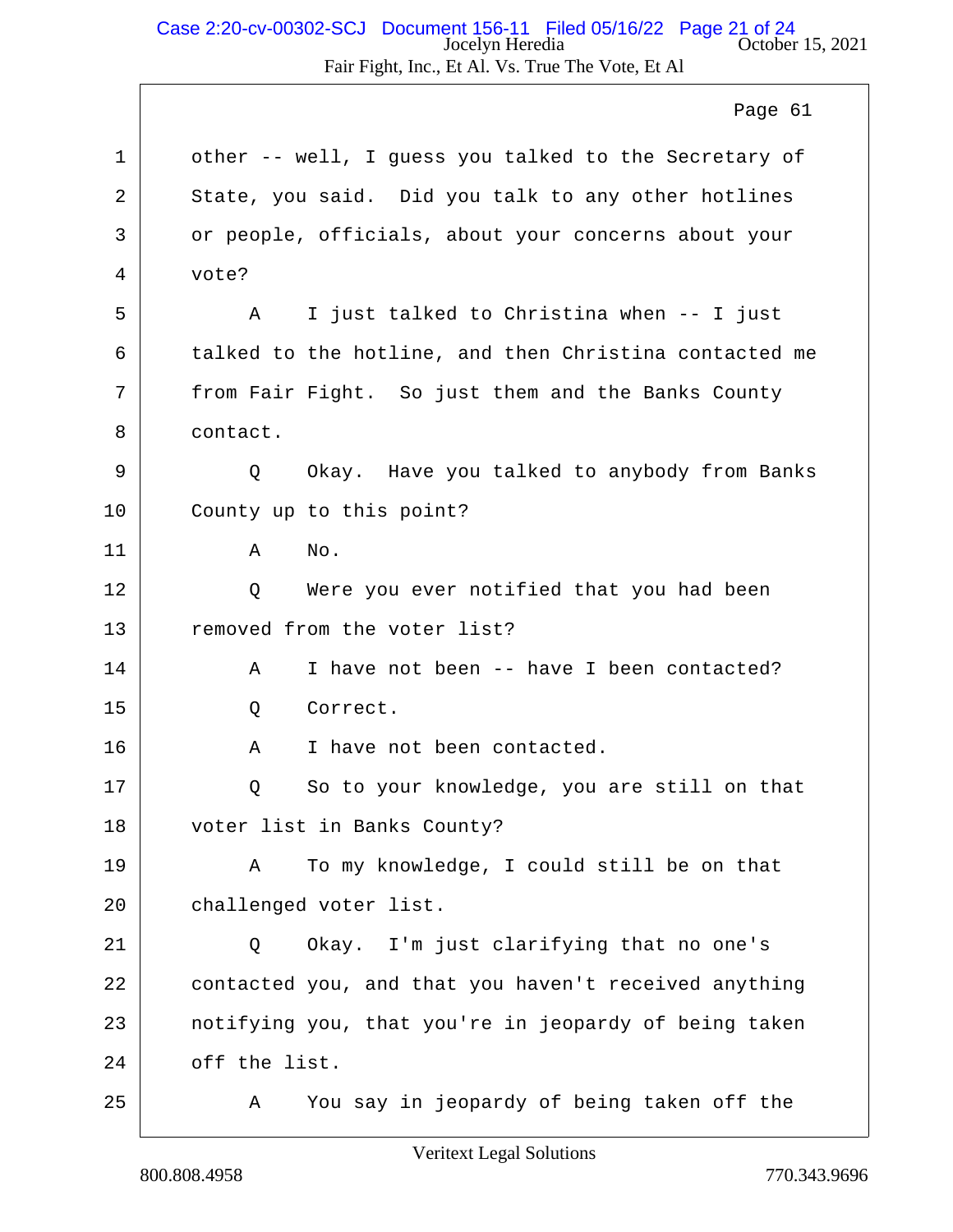1 list of challenged voters? 2 | Q No; not of challenged voters. Of being 3 taken off the list of registered voters for Banks 4 County. 5 A Correct. I have not been contacted by 6 anyone from Banks County. 7 Q Okay. And just to clarify, since February 8 of this year, you haven't tried to reach back out to 9 Banks County to find out if your vote was counted? 10 A That's correct. I haven't contacted Banks 11 County. But I did -- I don't know, I guess 12 recently -- look at the voter registration page to see 13 if there was anything that would say if my vote was 14 counted or not. 15 Q Okay. And you're still able to log into the 16 Banks County -- are you still able to log into your 17 voter registration page for the State of Georgia? 18 A Yes. 19 Q And it still says that you're a reqistered 20 voter?  $21$   $\lambda$  Yes. 22 Q Okay. Just making sure. So after Fair 23 Fight reached out to you -- or I guess -- who from 24 Fair Fight reached out to you? 25 A The only person I remember is Christina.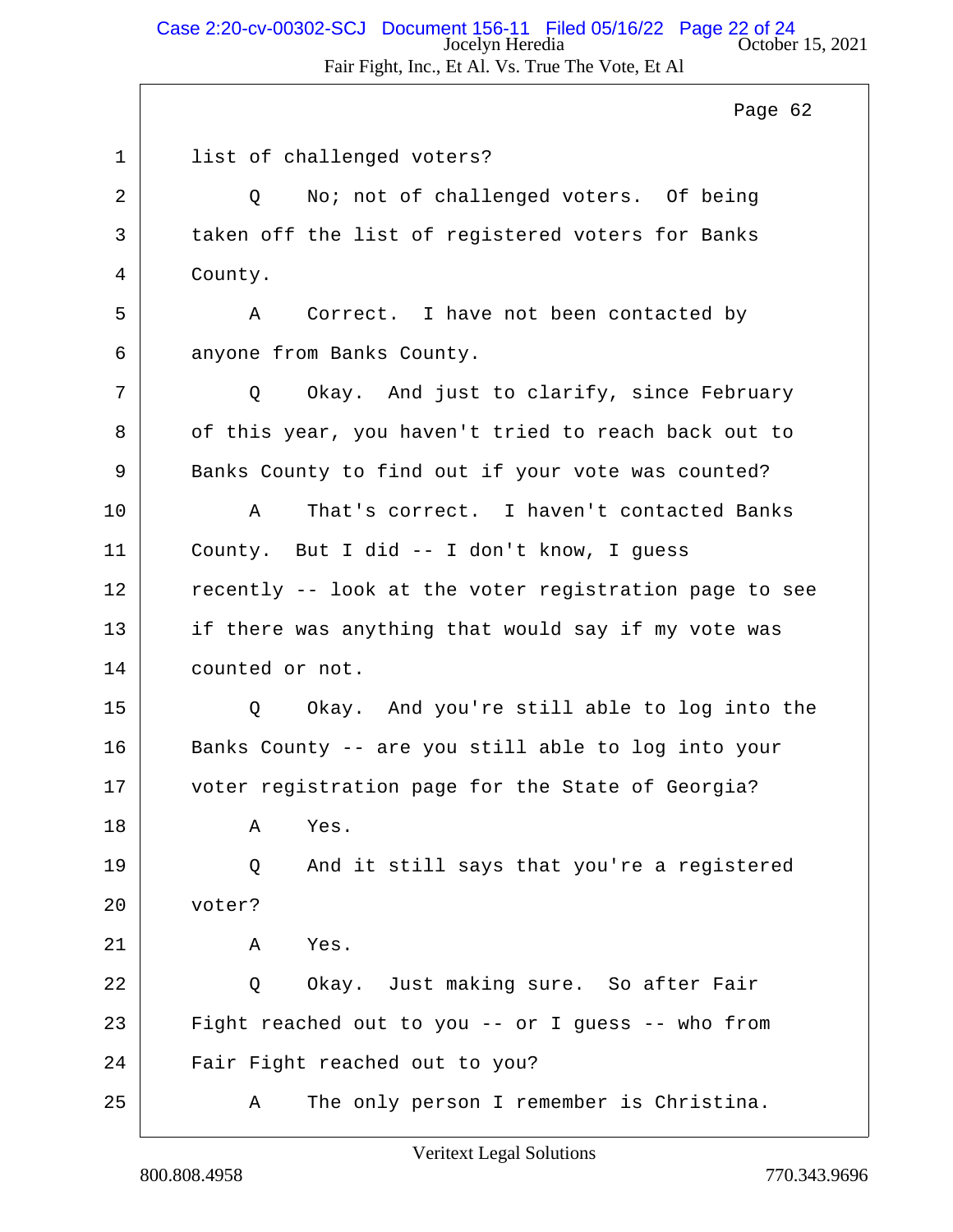## Jocelyn Heredia October 15, 2021 Case 2:20-cv-00302-SCJ Document 156-11 Filed 05/16/22 Page 23 of 24

Fair Fight, Inc., Et Al. Vs. True The Vote, Et Al

1 |  $\sim$  0 You haven't talked to anybody else involved 2 with Fair Fight about this? 3 A My lawyer, Uzoma; and that's all, I believe. 4 Q And did she approach you, I guess, about 5 being a plaintiff in this lawsuit? 6 MS. FORD: Objection to the extent this 7 is going to get into attorney-client, confidential 8 conversations. 9 MS. KRAMER: I'll rephrase. 10 BY MS. KRAMER: 11 |  $\qquad$  Q Did you ask to be a plaintiff in this 12 | lawsuit, or did someone ask you to be a plaintiff in 13 this lawsuit? 14 MS. FORD: Jocelyn, I'm just going to 15 object and instruct you not to answer, to the extent 16 that you're going to reveal any conversations that you 17 had with me or Uzoma. 18 Q Who all did you communicate with regarding 19 vour concerns about being intimidated as a voter? 20 A The hotline and Christina. 21 Q When you called the hotline, did they have 22 you fill out any kind of complaint or form or 23 documentation describing your experience? 24 A They took my story and what happened, and  $25$  that was all. Page 63